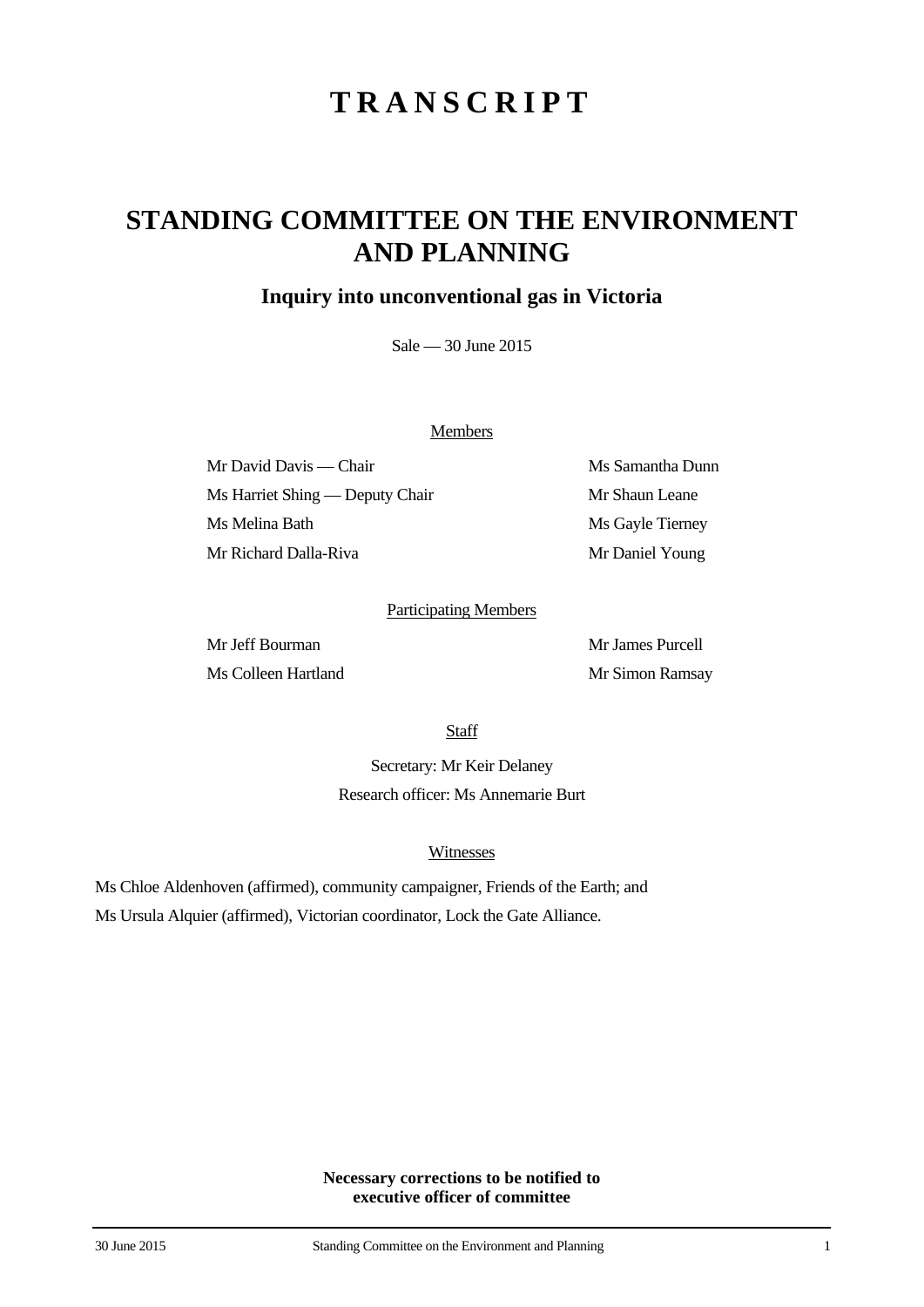**Ms ALDENHOVEN** — My name is Chloe Aldenhoven. I am a community campaigner at Friends of the Earth.

**Ms ALQUIER** — My name is Ursula Alquier. I am the Lock the Gate Victorian coordinator, of

**The CHAIR** — If you want to make a short presentation, we will ask some questions.

**Ms ALQUIER** — I first heard about coal seam gas four years ago when some locals in the small South Gippsland town of Poowong, where my mum lives, heard that there was a licence to explore over their community. Before it became my job I worked as a volunteer to learn and raise awareness about the massive area of Gippsland that sits under an approved exploration licence for some form of unconventional gas or coal mining. This area covers more than 350 000 hectares of Gippsland's fertile soil, rural townships and pristine coastlines.

Back in late 2012 the Poowong community decided to conduct a door-to-door survey of Poowong, asking one question: do you want to declare Poowong coal and gas field free — yes, no or unsure? Of over 550 people surveyed, an overwhelming 95 per cent people said yes, and that is how Poowong became the first community in Victoria to declare itself gas field free. Since then another 60 communities from Gippsland and western Victoria have also been declared gas field free, with many more still in the process of surveying. Whilst we understand this has no legal bearing, it sends a strong message that these diverse, strong and healthy rural communities are removing the social licence for the unconventional gas industry to operate here. These surveys also represent the community movement against unconventional gas — one of the biggest social movements Victoria, or indeed Australia, has ever seen.

So why are people standing up? Why are farmers, teachers, gas industry workers, tradies, blue-collar workers, white-collar workers, students and retirees running themselves into the ground to conduct door-to-door surveys of their communities; making contact with health, engineering, geology and economic experts to hold public meetings and get information out to their communities; creating huge signs out of people, utes and tractors to spell their message out; writing thousands of letters to people in local, state and federal governments; creating community events that are bringing in hundreds of people each year; or threatening to take non-violent direct action if drilling goes ahead, even if this means risking arrest? Because the risks are far too great.

If allowed to go ahead, these proposed onshore gas projects will cripple our rural communities whilst putting at risk our most valuable commodity: water. Unconventional gas extraction involves highly invasive processes like dewatering, horizontal drilling and hydraulic fracturing or fracking. Concerns include lowering of the watertable, contamination of groundwater and surface water, and vast amounts of wastewater with no means of safe disposal. Coal seam gas, shale gas and tight gas require huge amounts of water during the fracking process. This water would likely be sourced from town water and underground water supplies. Water for irrigators has already been fully allocated in the Gippsland region, with groundwater being used at a rate in which it is depleting faster than it is being replenished. The Australian gas industry provides a figure of 11 million litres per shale or tight gas frack. However, a range of other sources suggest that water use is often higher. According to one UN report, a single track operation on a shale gas well will use between 11 and 34 million litres of water.

So where would this massive need for extra water allocation for unconventional gas mining come from? Without clean, uncompromised water, farmers cannot farm. Are producers expected to take on this risk here in Victoria? Once an aquifer is compromised there is no going back.

We have an incredibly strong clean and green image here in Gippsland for producing some of the country's best and safest food products. Why would we risk this and all the long-term sustainable employment farming brings for an industry that has such an extensive track record of impacting farming operations and communities? Is it fair to subject communities in Gippsland living in already seismically active areas to a greater risk of earthquakes?

In April this year the US Geological Survey confirmed that in the last seven years parts of the US have seen earthquakes like they have not seen for millions of years, and they were triggered by the drilling processes used for oil and gas extraction and the injection wells used for disposal of wastewater. Another peer-reviewed study released in July 2014 by a geologist at Cornell University found that swarms of small earthquakes that have surged in Oklahoma since 2008 can be blamed on wastewater from fracking being injected into the earth.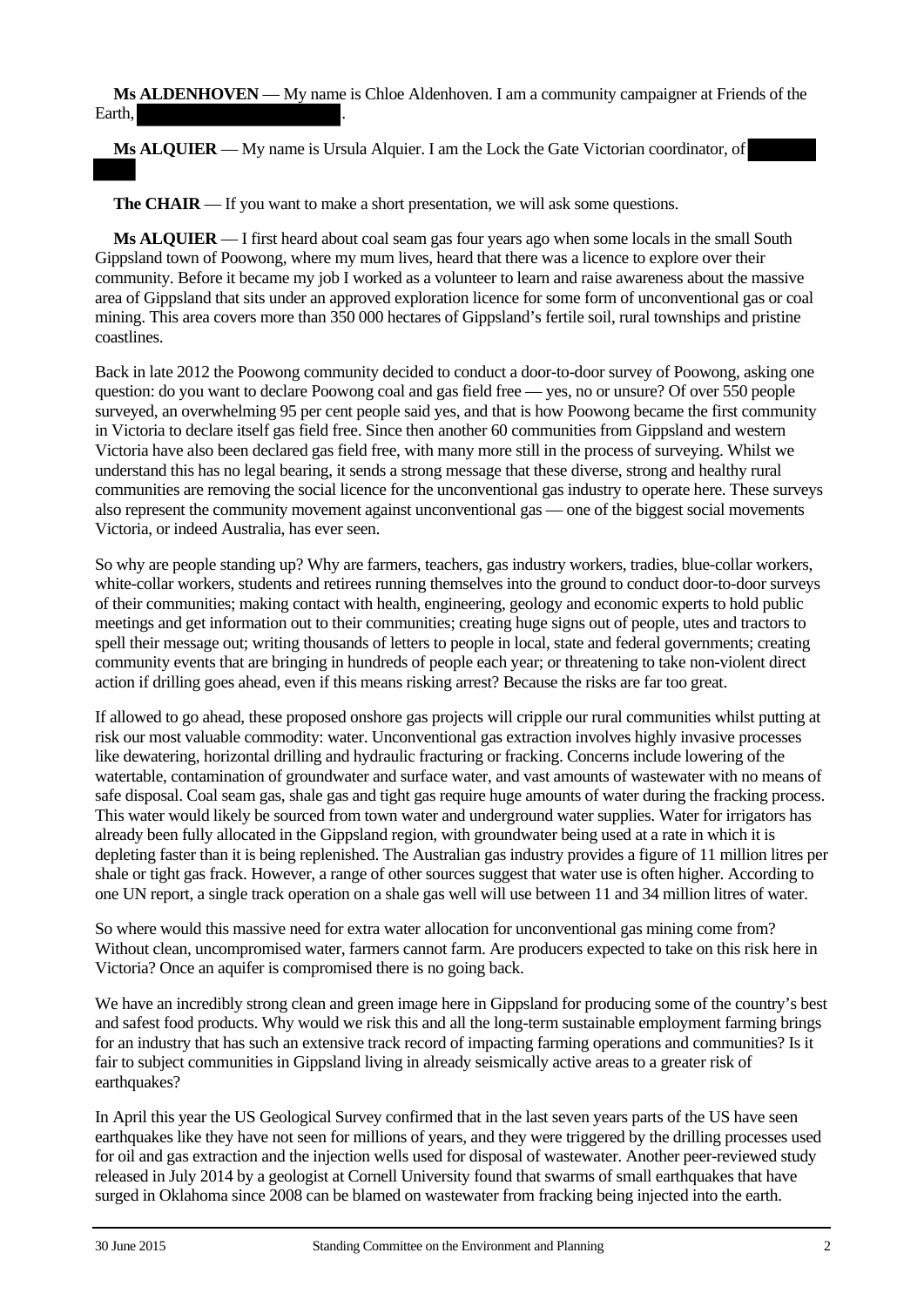There are over a million hectares in Victoria covered in approved exploration licences. This covers diverse communities, world-renowned tourist destinations and fertile soil that produces food for all Victorians. Mirboo North in South Gippsland produces 80 per cent of Victoria's potatoes, while in Gippsland alone we produce over 23 per cent of Australia's milk.

We have seen vibrant towns in Queensland turned into industrial landscapes covered by gas pipelines, compression stations, toxic evaporation ponds, access roads and gas wells as far as the eye can see. Already if you fly across the Darling Downs, you can see hundreds of wells, roads and pipelines forming grid patterns across the landscape. Many Gippslanders have visited these areas and do not want this future for their region. Every one of those wells represents an amplification of risk. There are inherent and well-recognised risks with every gas drilling operation, conventional or unconventional, but with unconventional gas these companies are asking us to drill hundreds to thousands of wells across our rural communities. This means any inherent risk in one drilling operation, whether it is risk of well failure, surface contamination, accident, flaring creating a fire or toxic air pollutants affecting people or animals, it is multiplied by hundreds or thousands of times.

Is it fair to risk our state's food and water security just to line the pockets of a handful of mining companies that have no obligation to clean up their mess and that have no intention of listening to what communities across our state are saying? Our agriculture industry is worth \$48 billion annually. This industry is growing every year. It has sustained us for 100 years and will do so for another 100 years, but only if we actively protect our farmland, our water and our producers. Any form of unconventional gas industry would pose a huge risk to farming. We deem this risk to be totally unacceptable. Is it fair for the thousands of people employed in the agricultural and tourism sectors to have their jobs put at risk?

The gas mining industry claim that they will bring a huge number of jobs to local areas. But despite claiming that the unconventional gas boom in Queensland created 100 000 jobs, the entire oil and gas industry in Australia, both unconventional and conventional, only employed 20 000 people in 2013 according to the ABS. And these jobs are short-lived. A boost in employment may last two or three years during the construction phase of a gas project, but many communities are beginning to find that after the boom there is a bust. At the moment the industry is foreseeing a reduction in the workforce of up to 75 per cent in Queensland gas fields as they move from construction to the maintenance phase. Even during the construction boom an increase in the number of gas industry-related jobs does not paint the whole picture. Increases in rent, in the price of labour and in the demand for contractors can drive up prices for agriculture, manufacturing, tourism and other parts of the economy that could be devastating for farmers and small business.

Is it fair to expose rural communities to further risk of bushfires? We have already seen a local mining company here in Gippsland heighten this risk. In January 2010 a grassfire was started by Lakes Oil during a gas flaring operation at one of their Wombat well sites in Seaspray. The company did not have the right equipment to be able to fight the fire, and it got away from them. Local CFA volunteers put it out after it jumped into nearby bush. It burnt about 10 hectares and could have been a disaster for the local community if locals had not got on top of it so quickly.

We understand the risks and our message is clear: gas fields are not welcome in Victoria. Unlike the executives of these large mining companies who sit behind their polished desks far away from the mess they create, we understand the importance of caring for our land and waterways and that everything here and everyone here is connected.

Unconventional gas mining is destructive. It is invasive above and below the ground, and there are documented cases of the industry's processes causing water contamination right here in Australia. In February last year mining company Santos was fined by the EPA for contaminating a water aquifer with uranium at levels 20 times higher than safe drinking water guidelines. The EPA chief environmental regulator confirmed the contamination was caused by water leaking from a water storage pond and that lead, aluminium, arsenic, nickel and uranium had been detected in an aquifer at levels elevated when compared to livestock, irrigation and health guidelines. And in January this year the New South Wales government suspended AGL's operations at its pilot coal seam gas field in northern New South Wales after it had detected banned BTEX chemicals in flow-back water from two of the wells and in an above-ground water storage tank.

Why would we risk all of this to support an export-driven industry that will benefit only a few gas mining corporations? We need all parties to commit to securing a safe and clean future for all Victorians to protect jobs in manufacturing, agriculture and tourism and to allow our rural communities to be protected from invasive gas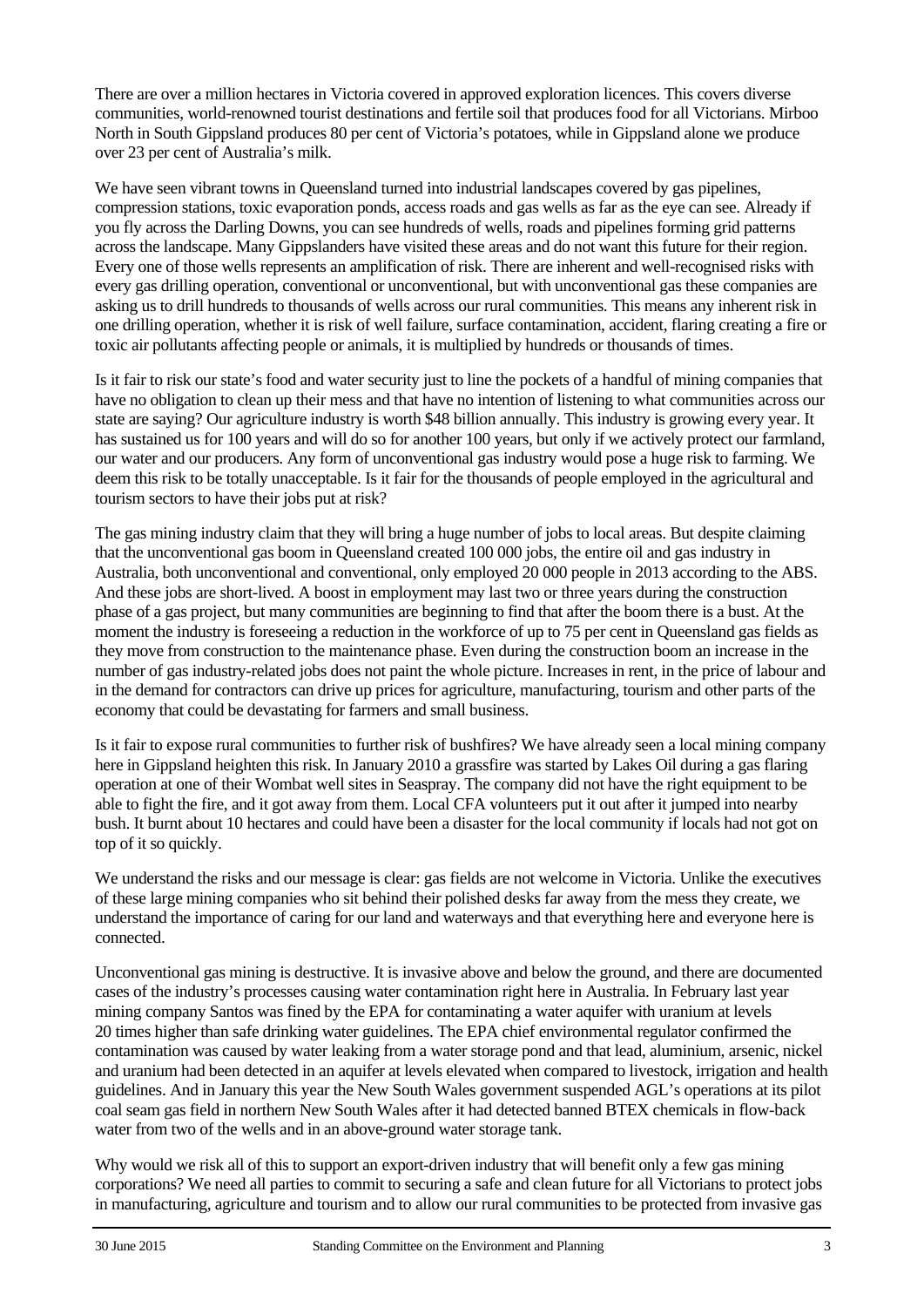fields. We are here to say that the things we seek to protect from unconventional gas developments are worth fighting for and we will not back down. What we are asking from this committee and this government is a total ban on all unconventional gas mining.

A ban may seem like a huge step, but overnight New York state banned fracking after concluding that it was too dangerous to proceed. We ask that you remember that other industries have been considered too risky and too dangerous and have been banned outright. Asbestos, for example, was a substance that for decades many suggested was risky to human health. The industry claimed that it was safe, but it was not. Let us not make the same mistake again. Let us keep Victoria gas field free.

**The CHAIR** — Thank you. I have a couple of questions. I want to understand the Lock the Gate Alliance. I have been a shadow environment minister in the past, and I have a lot of interest in understanding how we can protect the future of our state on a number of levels. When I look at Lock the Gate, it seems to me — and I am asking some innocent questions here, which you may want to respond to — that there is a direct and absolute opposition to any mining. Is that the case, or is it perhaps like some others? We heard another submission just a moment ago where there is a question of opposition, but balancing that with controls and finding a happy point.

**Ms ALQUIER** — Lock the Gate was started by a group of farmers in Queensland who were fighting an open-cut coalmine. That is how it first was formed. Since that, it has become a symbol of the social movement. Lock the Gate represents the concerns of the local community. I work as the Gippsland representative. Chloe works in western Victoria. We are driven by what the communities we are working with need us and want us to do to help them keep whatever industry it is that they have concerns about out of their community. Lock the Gate is not a top-down organisation. We are grassroots. We assist communities in making decisions for themselves, and each and every community makes a decision about what they want to accept and what they do not want to accept. Lock the Gate has become a symbol of farmers locking their gates, and that is why it has gone essentially viral across the country. But we do not dictate to farmers or communities what they should or should not choose.

**The CHAIR** — You said a few moments ago that gas fields are not welcome in Victoria. Is that absolute?

**Ms ALQUIER** — Correct, yes. I work with many communities, from Koo Wee Rup all the way through to Paynesville. It is a big area, and all the communities I work with that we help with achieving what they want for their communities do not welcome gas fields in their communities. So, yes, I represent those communities, and they do not welcome gas fields; correct.

**Ms SHING** — Thanks very much for your presentation and outlining the position of Lock the Gate. In terms of international experience, I am presupposing that you have a higher level of general knowledge about this issue, given your technical involvement in it across Gippsland, so tell me if I am leaping ahead. In terms of other areas around the world where unconventional gas has actually been explored and extracted, are there any areas where you would say there has been a capacity to properly manage risk, and if not, why not?

**Ms ALDENHOVEN** — This unconventional gas industry exists in a lot of places in the world. They have done exploration in Europe. They obviously have the industry at a high production level in the United States. In every place that this industry goes to they claim that they are bringing forward best practice, but we do not really believe that best practice in any case means an industry without fault or an industry without risk. So increasingly we are seeing contamination incidents, we are seeing surface contamination incidents and we are seeing problems that farmers are having with their property rights and problems they are having with the industry at that level as well. I do not know if there is any kind of unconventional gas industry utopia anywhere around the world, from what I have seen, and increasingly we are seeing these problems.

The industry has not existed for very long, and from the expert advice we have had the risks actually increase exponentially throughout the lifetime of the industry. There is a lot of evidence to do with well integrity, for instance. It says that wells have an initial failure rate that is pretty significant — of about 5 per cent, for instance, on well casings — and that that well failure actually increases throughout the lifetime of a well. I think there are industry statistics that say that at the 40-year point they expect about 50 per cent of well casings to fail on gas wells, and they are conventional and unconventional gas wells. What we are expecting from the expert advice we have is that these problems are actually going to increase throughout the life span of the industry, and even where the industry is most advanced, in the United States, we have only seen it existing for this 15-year period.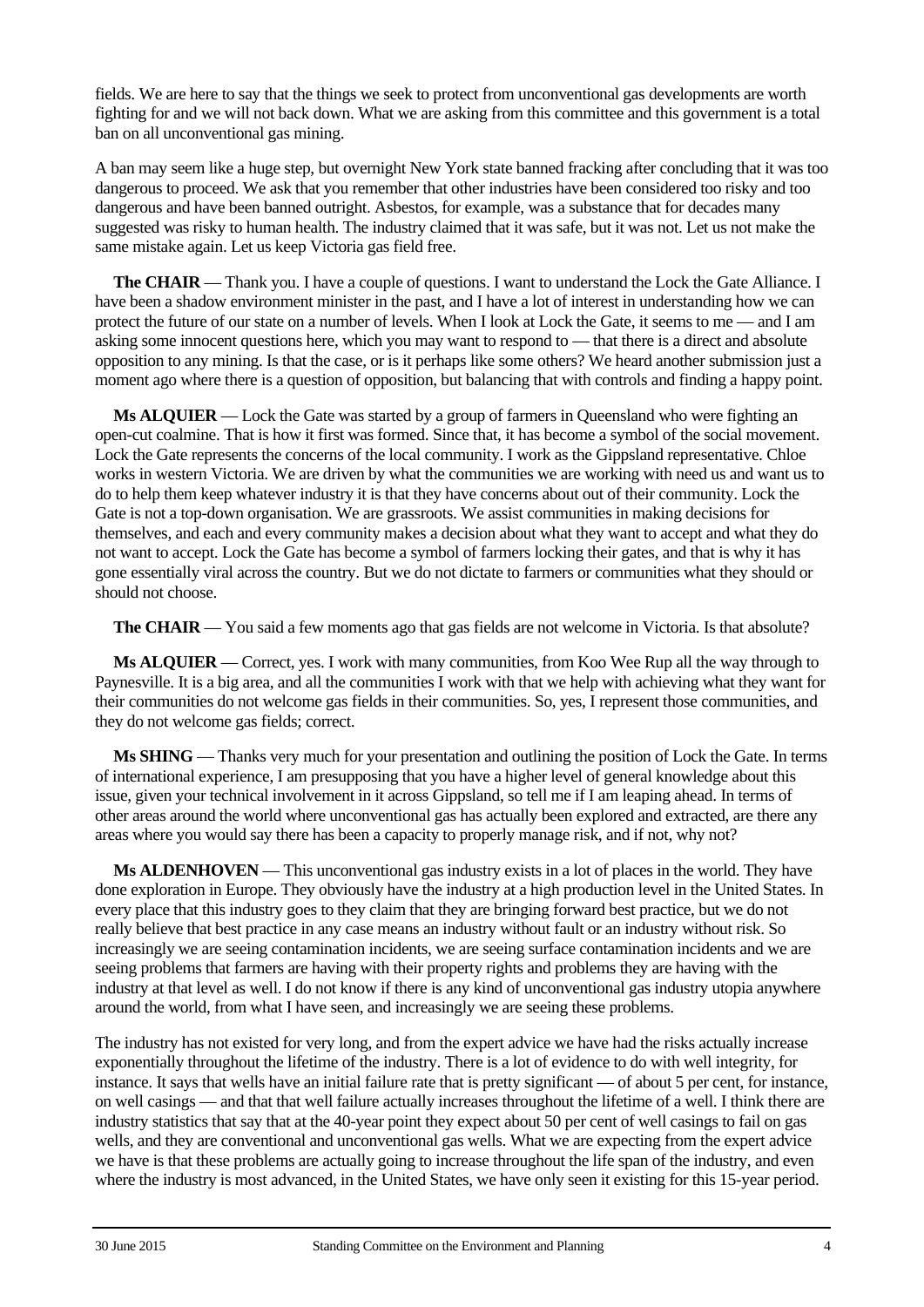**Ms SHING** — Where does the 40-year figure come from, then, in terms of the anticipated 50 per cent failure rate?

**Ms ALDENHOVEN** — It comes from conventional gas wells. So these are wells, onshore or offshore, that have been tapping into conventional sources rather than unconventional sources. Most of those wells have not had this high-pressure liquid fracturing or fracking happen on them, so they have not actually had that added pressure, I guess, applied to those gas wells. We are already seeing those kinds of well casing failure rates with those wells.

We are concerned at this stage that we do not actually have any idea of what the increase in risk could be over a long-term period, and we do not even have that kind of analysis coming from the United States yet, which is another reason we think in Victoria our population is too dense and our agricultural industry is just too important. From Friends of the Earth's perspective, given that we are expecting climate change to reduce the amount of arable land where we can actually grow food in Australia, we think it is really important that we put that protection in place for our most prime agricultural land in Victoria now because we just do not know what the effects of this industry could be on our agricultural environment in the future.

**Ms BATH** — I know you mentioned before that there is some documented evidence about Santos breaching practice with respect to uranium, and I guess in terms of across Australia — maybe New South Wales and Queensland — do you have some evidence around unconventional gas affecting waterways or our aquifers? Is there any evidence you have seen in the last four years?

**Ms ALDENHOVEN** — Sorry, can you repeat the question, other than the Santos contamination incident?

**Ms BATH** — That was one example of where there has been a breach, but in terms of unconventional gas, have there been examples in Australia where there has been a direct effect on waterways and aquifers? Have you seen this happening, or have you evidence of it?

**Ms ALDENHOVEN** — Yes. There are incidents where farmers, for example, have had problems with their water systems in Queensland. A lot of farmers have found that methane has been brought up in their bores, and these kinds of incidents have been proved — that their water does have methane in it, for example — but one of the problems we have had in Queensland, which they have also had in the United States, is that there were not baseline studies done of all of the bores and water sources in these affected areas before the industry came in, so you cannot legally prove that it has been as a result of the gas industry.

That is a big concern the communities have here, and there are a lot of communities that are spending a lot of money on their own baseline studies at the moment because they have this huge concern that if the moratorium gets lifted and the gas industry comes in and they have a contamination incident, they will not even have legal recourse to get compensation or to be able to be moved out of that area if that is the case. So I say that we are seeing these things in Australia at the moment but that landholders have not been prepared to have to prove legally that this was a result of the gas industry, and they are trying to do that retrospectively. It is a bit of a problem.

**Ms ALQUIER** — There are many anecdotal instances of where, like we were saying, because there is no baseline data they could not prove it. The Condamine River is a perfect example of this. It is bubbling with methane gas, and it did not do this prior to the industry operating in the area. There are farmers there in their 90s who have lived there their whole lives who have never seen the river bubble gas; however, they cannot prove 100 per cent, because of the lack of those studies, that it was caused by the gas industry.

When we talk about farmers the other thing we have to keep in mind is that they have very good local knowledge. They understand the land. They understand what is normal and what is not normal and what is to be expected and what is not to be expected, and that local knowledge is very important but often not listened to as it should be.

**Mr YOUNG** — Thanks for your presentation. I was just wondering if you could outline some more details about the expert advice you have received — who was that from, what format it was in and a bit of a summary of some content.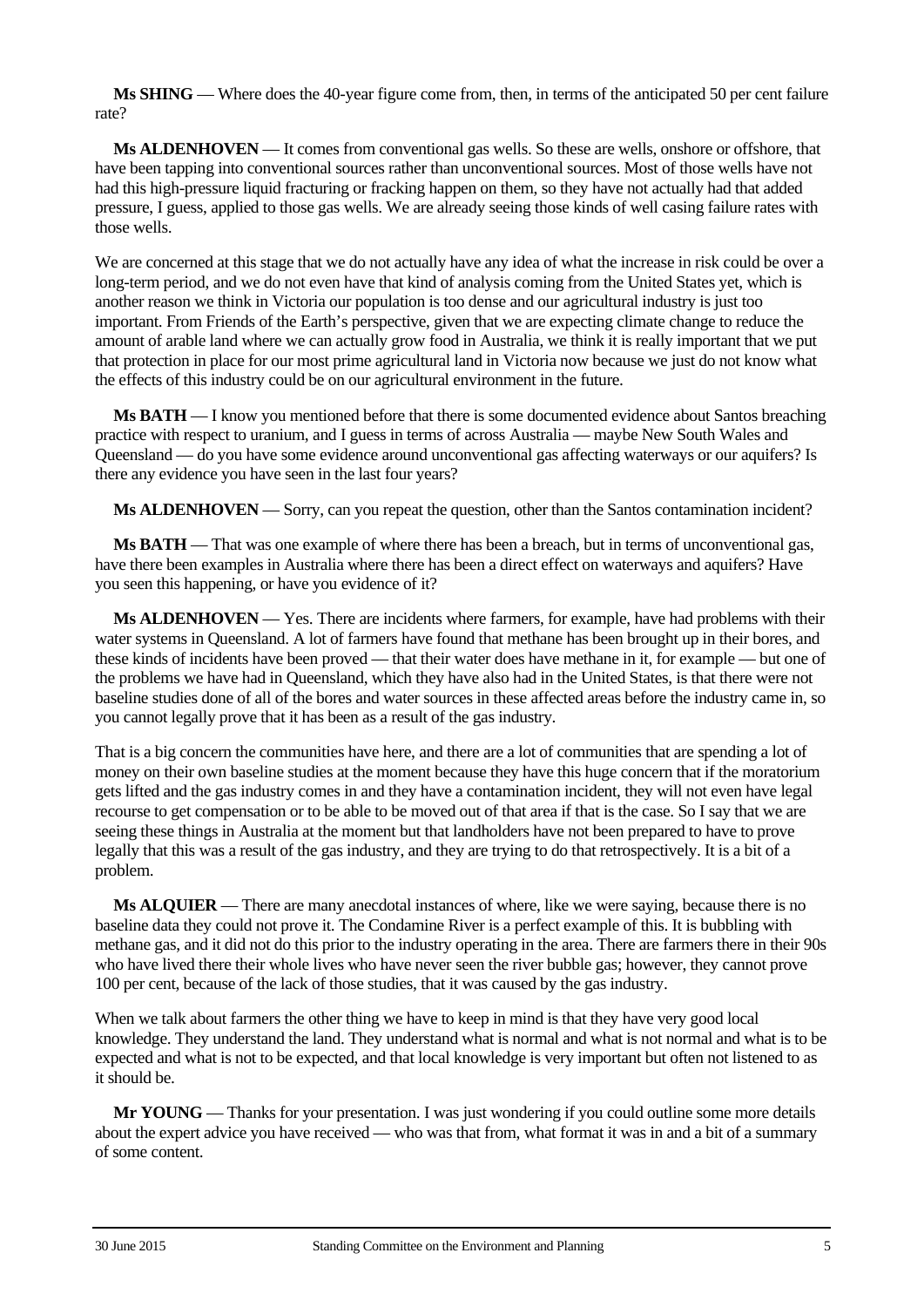**Ms ALDENHOVEN** — One of the main people working on well integrity has been Professor Tony Ingraffea, and I believe he is at Cornell University, from memory. We have managed to have him do video link presentations, and he also has a lot of presentations available just on the internet. I am pretty sure you can just YouTube 'Tony Ingraffea well integrity' and there is a good hour-long lecture that he gives on that subject. He is someone who has worked extensively in the industry before, and he is an expert on cement casing as well. That is where we have been getting a lot of the information from. The well casing statistics he cites are actually freely available industry statistics as well. These are recognised risks from the gas industry.

A really important point is that the gas industry has inherent risks that the industry recognises, and the offshore gas industry understands that there are these risks of contamination and so on, but with conventional gas you have a gas field that has from one to five wells on it that tap into a significant gas resource that can last for a long time. The difference with unconventional gas is that they need hundreds or thousands of wells to make an unconventional gas field, and that means that any risk you have with any one gas well has to be times by hundreds of thousands because of the added number of wells you have. They say there is a 5 per cent risk of immediate well casing failure with a well. If you times that by 100, suddenly you have 20 wells that have failed initially.

I guess the big concern we have is that this industry is asking to expand over a huge area of our rural land. It is not just five gas wells; we are talking about hundreds of thousands of gas wells. If something goes wrong, even if there is a 1-in-100 chance of something going wrong, suddenly that becomes a big risk to our state and to a lot of people over Gippsland and western Victoria.

**Ms HARTLAND** — Could I ask you about community consultation? What form has it taken? Has it been adequate? Do you feel the industry is consulting with you or just telling you? What mode has it been?

**Ms ALQUIER** — Community consultation in terms of the mining companies themselves has been nearly non-existent. Quite some time ago there were some very half-hearted attempts to have conversations, but I would call them what you referred to as 'telling us'. They make assumptions and are very vocal in saying that we are misinformed, the community is just misinformed. Thousands of people across our region, who are from really diverse areas of our community, are all misinformed and they are here to inform us correctly. That is what they refer to as community consultation, which it is not; it is a one-way conversation. They come with their glossy brochures and they put forward figures that are totally false, like the ones I mentioned in my talk, about creating 100 000 jobs in Queensland when the Australian Bureau of Statistics has shown us quite clearly that that is totally false.

I think there is distrust, but that has been made worse by the fact that when we have invited mining companies to meet with communities — we have invited mining company representatives to nearly all of the public meetings we have held over the last few years, and we have held hundreds — I think of all those meetings I have had one representative show up to one meeting, which was Ignite in Yarram maybe two years ago.

There has been limited communication between Lakes Oil and the community of Seaspray. The last time that Lakes Oil did a flaring off of one of their wells they delivered letters under cover of darkness the night before to inform the community — when was that? Last year?

**Ms ALDENHOVEN** — It was probably May last year.

**Ms ALQUIER** — No, it was probably earlier than that, 2013. I would have to confirm that for you. In 2013 they were flaring off one of their Wombat wells, and letters were delivered not by post but to neighbouring landowners' mailboxes the night before to inform them that they would be commencing the watering and flaring off the following morning. You can imagine that the community does not find that form of communication acceptable at all. It is not good enough in terms of giving the community notice. This particular well is less than 1 kilometre from the local primary school, and when flaring off occurs it sounds like a fighter jet coming down on top of you. The primary school children were very frightened by the noises that were going on. What preceded that was that all the parents of the school wrote a letter at the time to the acting health minister asking why their children would be subjected to this. Yes, community consultation has been very light on the ground.

**Ms HARTLAND** — So the ability for the community to trust the industry is not there because they have not actually engaged with the community?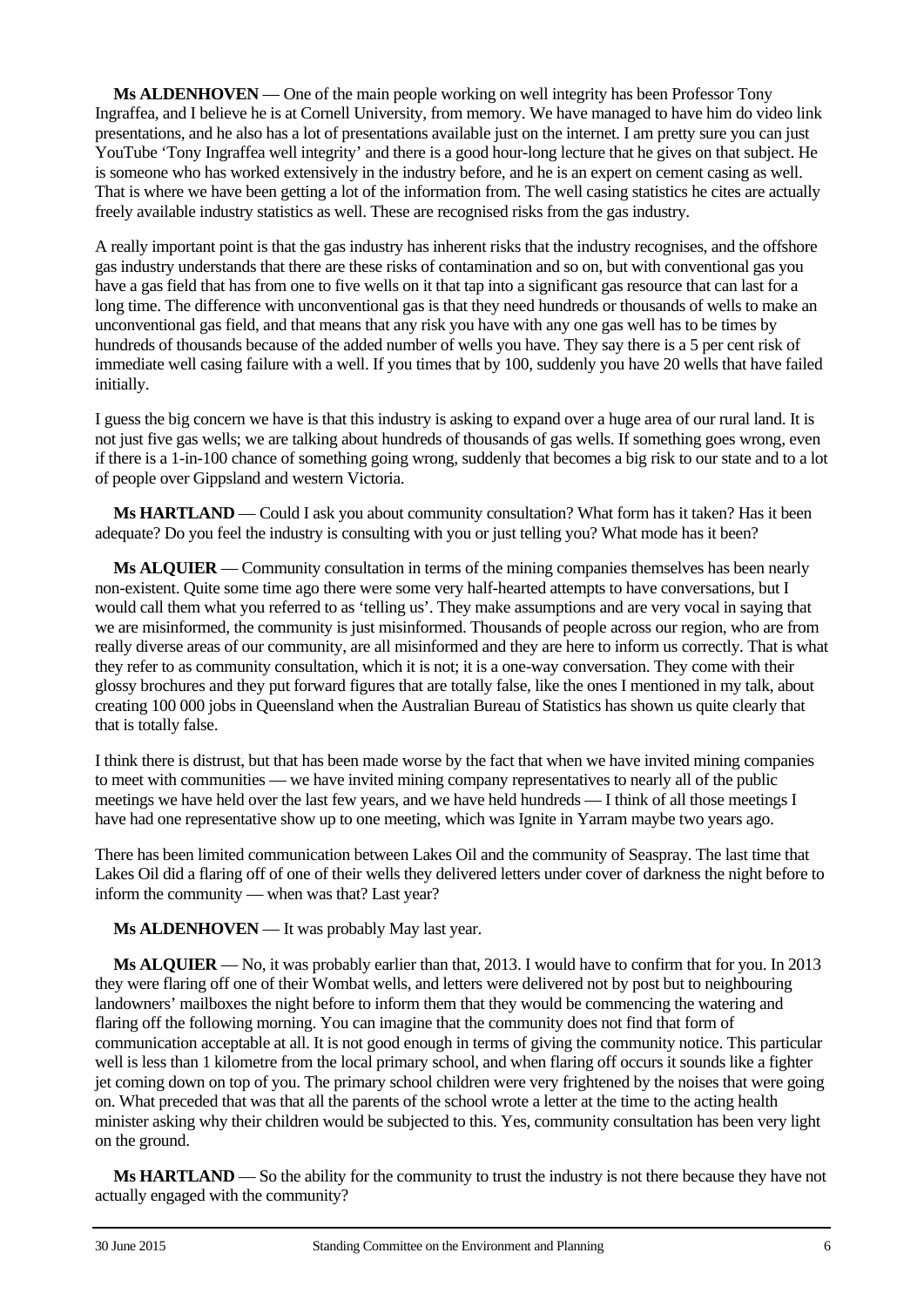#### **Ms ALQUIER** — Correct.

**Mr BOURMAN** — I have a quick question. Amongst other things, you said that not having coal seam gas will protect manufacturing in the state. How?

**Ms ALQUIER** — I will give you a report from the Australia Institute. I will also say that Mark Ogge from the Australia Institute will hopefully be presenting to the committee at the Melbourne hearings.

The reason I mentioned manufacturing is because we know that extracting more gas and linking ourselves to a global gas market is actually going to drive the price of gas up, which is not good for local manufacturing. When we are extracting gas to feed an export market that is what occurs. I am not an expert in this area, but the Australia Institute is, and I think you will find the report quite useful, and it will probably answer your question in more detail.

**Ms ALDENHOVEN** — Often it appears as if the mining industry can come into town and there will be added jobs relating to the mining industry, which will mean there is a big net increase in the economy of the local area. But there is alternative analysis that shows that if a gas industry comes into the area, it will start taking up existing labour and offering higher prices for labourers in an area, for instance, and that will drive up labour prices for agriculture, for existing manufacturing, for trades and for small businesses. In Queensland they found in places where the gas industry has existed and in other places where mining industries have come into town that it has created a lot of cost pressures for existing industries in those areas, and that can put on a lot of pressure and force the closure of existing manufacturers, small businesses, trade-related industries and so on.

We would really encourage that any kind of economic analysis takes those kinds of dynamics into consideration. A boom in the mining industry can cause the suppression of other existing industries once wages are brought up and those kinds of things. There are a lot of complex dynamics at play, which obviously we do not understand so well, not as economists. But if you get in someone from the Australia Institute and do economic analysis into potential benefits, we ask that those kinds of things are thought about.

**Mr DALLA-RIVA** — Thank you for your presentation. If you were here before, you may have heard that I am still trying to get an understanding of the whole issue. I grew up in the bush and I now live in the city. I get the feeling that no matter what questions we put to you the answer will still be no, no matter what it is. You have presented something that talks about gas industry spin, and I feel as if I have just been given spin. There is no consideration whatsoever to any thought of the industry dipping its toe into this place. There is no thought as to the industry, be it coal or gas mining. I fail to see how you are adding to my understanding of the issue.

**Ms ALQUIER** — Is that a question?

**Mr DALLA-RIVA** — It is a statement, and I will leave it there.

**Ms ALQUIER** — Okay. Can I respond to that?

**The CHAIR** — Sure.

**Mr DALLA-RIVA** — You may.

**Ms ALQUIER** — I work with communities that have a huge amount invested in these regions already, actually their whole lives. I work with some farmers who are fifth or sixth generation farmers. This is not even just an economic investment for them; it is a very strong connection to this area and this land and to their communities. I am not here to represent mining company interests, and I am not here to try to understand how it might benefit mining industries, because they are interested in the economic advantages for themselves and for their shareholders. We are not just coming at it from an economic point of view. We are looking at it from a health perspective — about food and water security, and about securing a future for future generations so that in 100 years from now we can still produce clean food using clean water from a region that has supplied us for a very long time.

I can assure you that none of what I said was spin; every bit of what I said was truth. I have stood side by side with rural communities for the past three years, and yes, you are correct: there will never be a social licence for this industry here. But that is not spin; that is truth. It is truth because we value the things that mining companies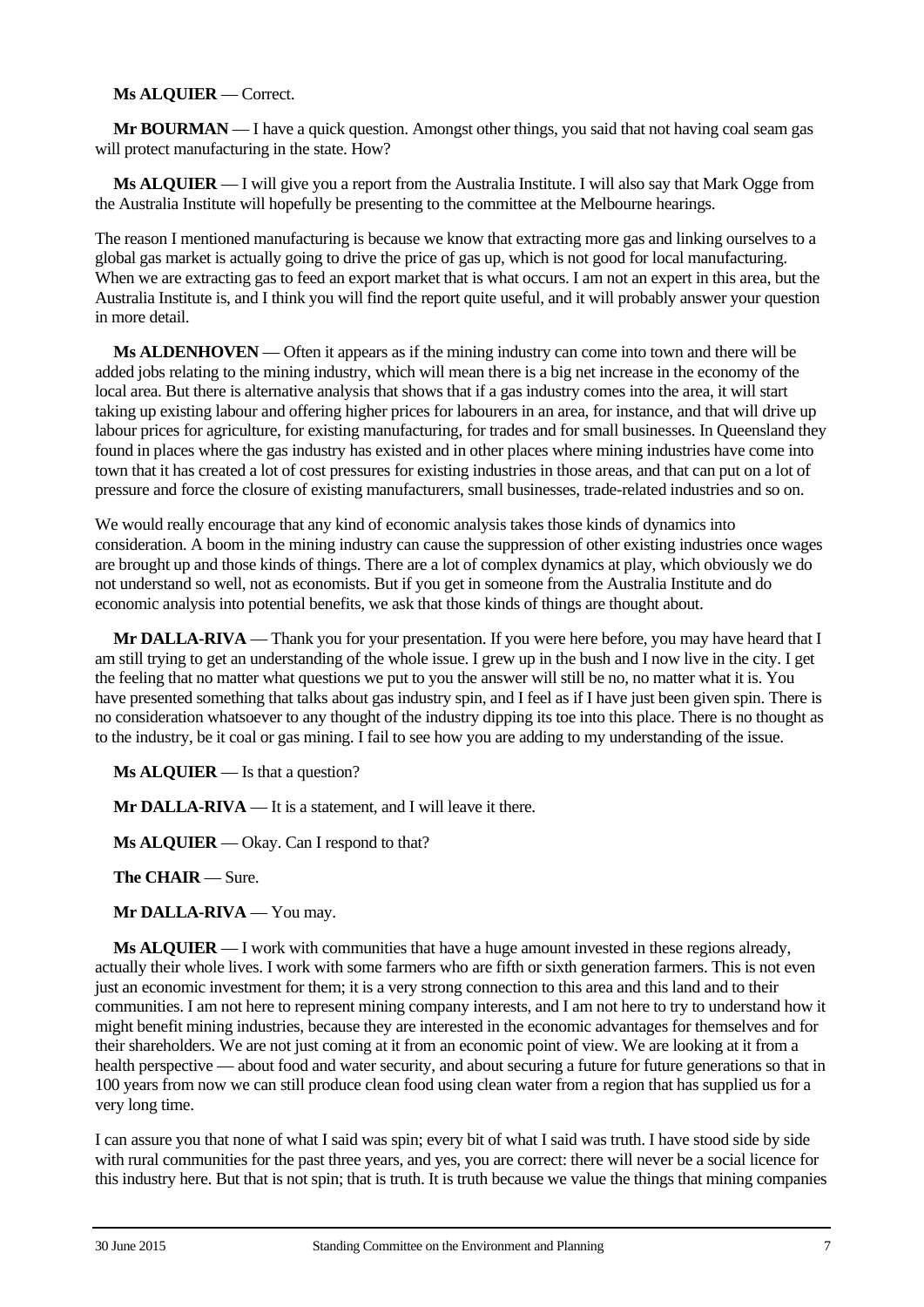do not value, and we are willing to fight for it because we have something they do not have. We have something worth fighting for, and we are pretty committed. That is my response.

**Mr RAMSAY** — Thank you for the presentation. Chloe, I see you are pretty quick off the mark. You have tweeted already my comments, less than an hour ago, to your Friends of the Earth friends.

**Ms SHING** — How did you do that? You are sitting at the table — you are tweeting by stealth.

**Mr RAMSAY** — Certainly I was happy to see you reported what I actually said. That aside, my question goes a little bit to Richard's because my view is that your organisation — perhaps more Friends of the Earth than Lock the Gate, because Lock the Gate represents communities generally, where Friends of the Earth is much more central in relation to your constituency — does not support mining full stop. Regardless of any argument that might be put from us or anyone else, your philosophical position is no mining. We are here to see if there can be coexistence between mining and agriculture — —

**Mr DALLA-RIVA** — If at all.

**Ms HARTLAND** — I was not aware of that.

**The CHAIR** — I think the terms of reference are — yes.

**Mr RAMSAY** — Alex Arbuthnot indicated that there has been a history of coexistence. Mineral sands up in the Western District is a good point, where all members of the community have benefited from that coexistence. My understanding is that currently there are 24 licences throughout Gippsland for exploration and there are about 350 000 hectares that those licences cover. But they are all just for exploration to see where the gas is. I also understand that — you are from the western districts as well — at the Otway Basin there is probably more of an opportunity for mining companies to use coal seam gas extraction than Gippsland.

**Ms ALDENHOVEN** — Shale gas and tight gas.

**Mr RAMSAY** — Yes, most likely. I come from that area myself, so I have those concerns that are expressed by others in the community. When you were talking about having a strong philosophical view about no mining — I go back to coal-fired generation or gas-fired generation and the issues that Alex talked about and the importance of regional development in rural Victoria and of gas being able to be connected to those towns that want to create economic wealth — we cannot dismiss opportunities that might come forward if the science and if the regulatory frameworks are appropriate for those industries. I guess my position is somewhat different to yours in that it is: don't close the gate and lock it up totally but allow at least some discussion. Today we have heard briefly that there needs to be more community engagement with the companies and a greater understanding within the communities about the impacts of potential onshore gas exploration, whatever it might be, as against no exploration at all.

**Ms ALDENHOVEN** — First of all I would like to say that I do not think Friends of the Earth have ideological opposition to all mining. I think we try to talk about inappropriate mining. I definitely understand that — especially the mineral sands in the western districts, for example — there have been examples where there have been arrangements where the local community has benefited. But again, as Ursula has expressed, we work with communities who are trying to decide for themselves whether they want the industry there. Those communities have a great interest in the prosperity of their regions, and I think they are definitely taking into account those issues when they are making this decision. I would just like to make the point that I think the gas industry has really done one over the potential for industries in rural areas by creating this export market overseas. For instance, dairying especially relies really heavily on gas use. As a result of this new export industry we are possibly going to see the price of gas triple in Australia.

On the eastern seaboard we had one of the lowest gas prices in the world — about \$3.40 a gigajoule — and at the moment on the Asian market they are paying about \$14 a gigajoule for gas. We are expecting the eastern seaboard market price to go up to about \$12 a gigajoule, which is a 300 to 400 per cent increase in the price of gas potentially. I think that will put a huge load of pressure on Murray Goulburn, for instance. I think there is going to be — dairy processing, hot food processing — a whole heap of industries that are really important to agriculture in Victoria that this unconventional gas industry is actually directly putting a huge amount of pressure on. And that is not taking into account the environmental risks to farming.